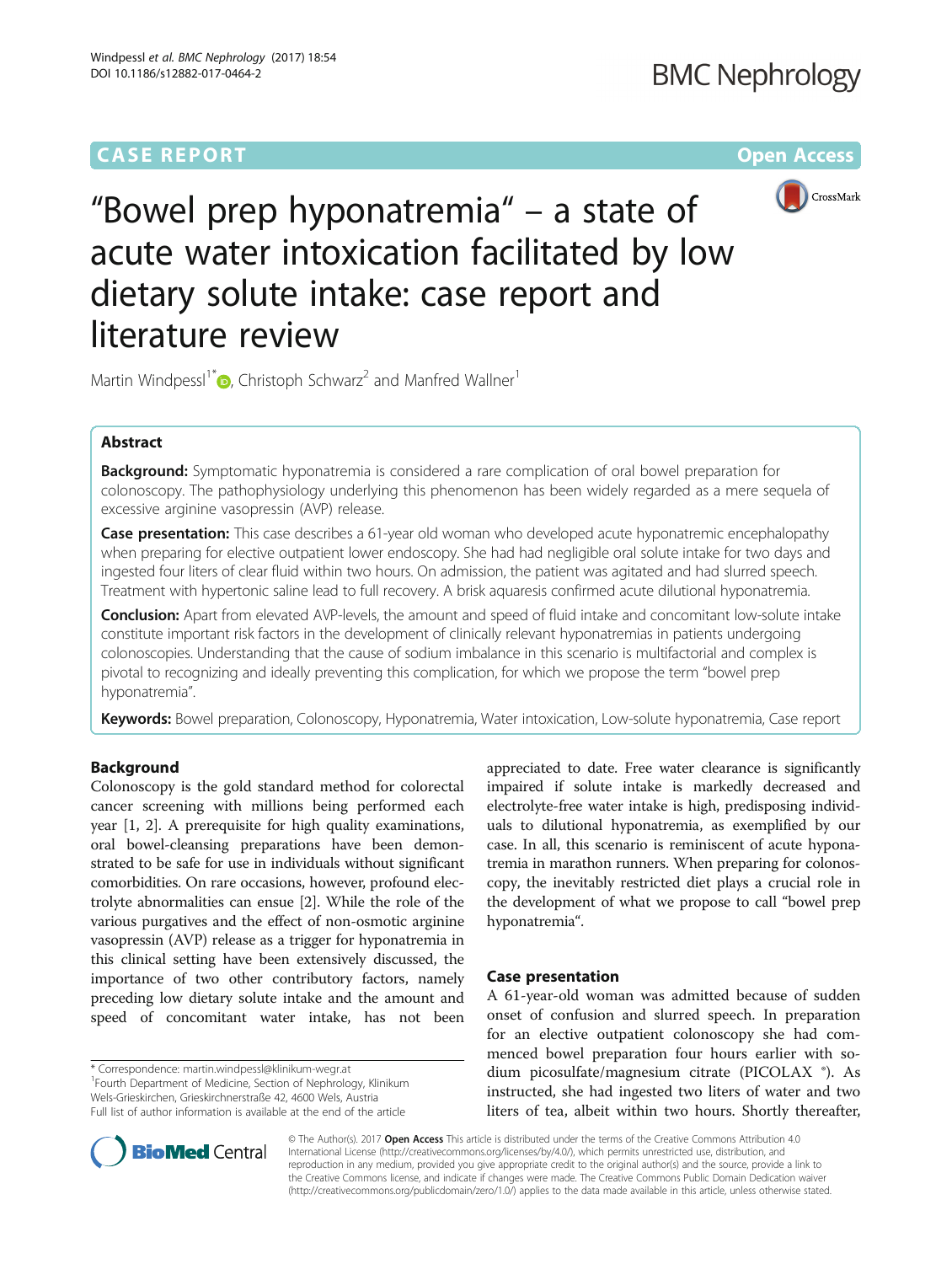she felt nauseous, dizzy and vomited repeatedly. Her husband found her confused with unintelligible speech and unsteady gait and called the ambulance.

On physical examination, the patient appeared agitated and her speech was incomprehensible. She weighed 56 kg and her height was  $168$  cm (BMI 19.9 kg/m<sup>2</sup>). Vital signs were as follows: Afebrile, blood pressure 132/ 66 mmHg, pulse 82 beats/min. The patient was clinically euvolemic and could follow verbal commands. No lateralizing signs were found on neurological examination but generalized tremor was present. Acute CT scanning of the brain did not reveal any abnormalities.

Her medical records showed a history of hypothyroidism for which she took levothyroxine. She was a non-smoker and did not drink alcohol. Family history was unremarkable and there was no history of diuretic use or anorexia, as corroborated by her husband.

In the emergency department, biochemistry results were as follows: Serum sodium 122 mmol/l, potassium 3.1 mmol/l, chloride 87 mmol/l, BUN 14.8 mg/dl, creatinine 1.1 mg/dl, uric acid 4.1 mg/dl, glucose 108 mg/dl. Serum osmolality was 251 mOsm/kg. In view of the patient's symptoms and the clear time of onset, acute hyponatremia was deemed likely and treatment with hypertonic saline (3%) at a rate of 50 ml/h was commenced. Urine osmolality was not done on admission but was 232 mOsm/kg with a urinary sodium of 39 mmol/l when tested two hours later. Thyroid-stimulating hormone was suppressed under replacement therapy. The sodium level increased to 128 mmol/l within the ensuing four hours. In parallel, the patient's symptoms abated. Twelve hours after admission, she had voided 2600 ml of urine and her mentation and electrolytes had normalized.

On further questioning, it transpired that the patient had had very limited food intake prior to the scheduled procedure. On the day before admission (two days before the endoscopy appointment), her diet consisted of carrot-ginger soup with white bread for lunch and rusk with tea for dinner. The next day, a breakfast consisting of two slices of plain toast and a cup of coffee, followed by a broth at lunchtime, was all she had to eat. No additional salt had been added to her meals. Furthermore, the patient had been taking a nonsteroidal anti-inflammatory drug (NSAID) for the last five days because of shoulder pain (Diclofenac 50 mg bid). A diagnosis of hyponatremic encephalopathy due to acute water intoxication facilitated by poor dietary solute intake was made. On follow-up appointment 1 week later, the patient was well and electrolytes were normal. Adrenal function was tested and found to be intact.

## Discussion and conclusions

Essentially a disorder of water balance, hyponatremia is the most prevalent electrolyte abnormality in clinical

practice [\[3\]](#page-4-0). Acute hyponatremia is frequently associated with major neurologic manifestations including seizures, coma, permanent brain damage, and death [\[3, 4](#page-4-0)]. It is often encountered in hospitalized patients, typically in the postoperative state in the context of pain and nausea, both well-known triggers of non-osmotic AVP-release, and concomitant treatment with electrolyte free water solutions such as 5% dextrose. The development of hyponatremia in the extra-hospital setting is less well recognized. Exerciseinduced hyponatremia, for instance following marathon runs, constitutes a prime example; in this setting, high fluid intake and non-osmotic AVP-release are main contributors to acute water intoxication, too [[5](#page-4-0)]. In a chart review involving more than thousand hyponatremic patients presenting to an emergency department, only eleven patients (0.8%) were identified with acute hyponatremia [\[4\]](#page-4-0).

Colonoscopy remains the method of choice for evaluation of the large intestine [[6\]](#page-4-0). Adequate colonic cleansing is crucial for the quality of the examination and various purgative regimens are available to this end. While polyethylene glycole (PEG) is still considered the prototypical agent, picosulfate/magnesium citrate (PICOLAX ®) was found to be equally effective and is regularly used in Europe [\[7](#page-4-0)]. Although generally safe in the healthy population, significant adverse effects have been reported following bowel preparation and encompass pulmonary aspiration, anaphylaxis and electrolyte disturbances, amongst others [[8](#page-4-0), [9](#page-4-0)].

Acute water intoxication in preparation for colonoscopy was first reported by Schröppel et al. [\[9](#page-4-0)]. Their patient was a 59-year old woman who had ingested 7 liters of fluid over a 7-h period. Her sodium was 122 mmol/l on admission and her clinical course was strikingly similar to our patient's.

In 2003, Ayus and colleagues reported the clinical course of three patients who developed profound dysnatremias as a complication of elective colonoscopy [\[10](#page-4-0)]. While two male patients exhibited significant comorbidities and proceeded to undergo endoscopy, ultimately with a fatal outcome, the index patient was a comparatively healthy woman of 62 years who developed status epilepticus after bowel preparation and was found to have severe hyponatremia (116 mmol/l).

Since then, more than a dozen additional cases of symptomatic "bowel prep hyponatremia" have been reported in the medical literature [\[11](#page-4-0)–[20\]](#page-4-0). In these cases, the median patient age was 69.5 years with only two patients younger than 50 years; 17 of 18 patients were female. The role of the various purgatives is discussed extensively in these reports and the principal pathophysiological focus is placed on the risk of volume depletion following bowel preparation triggering AVPstimulation [[19, 21](#page-4-0)]. Accordingly, patients are generally encouraged to drink fluids liberally [[16](#page-4-0), [21\]](#page-4-0).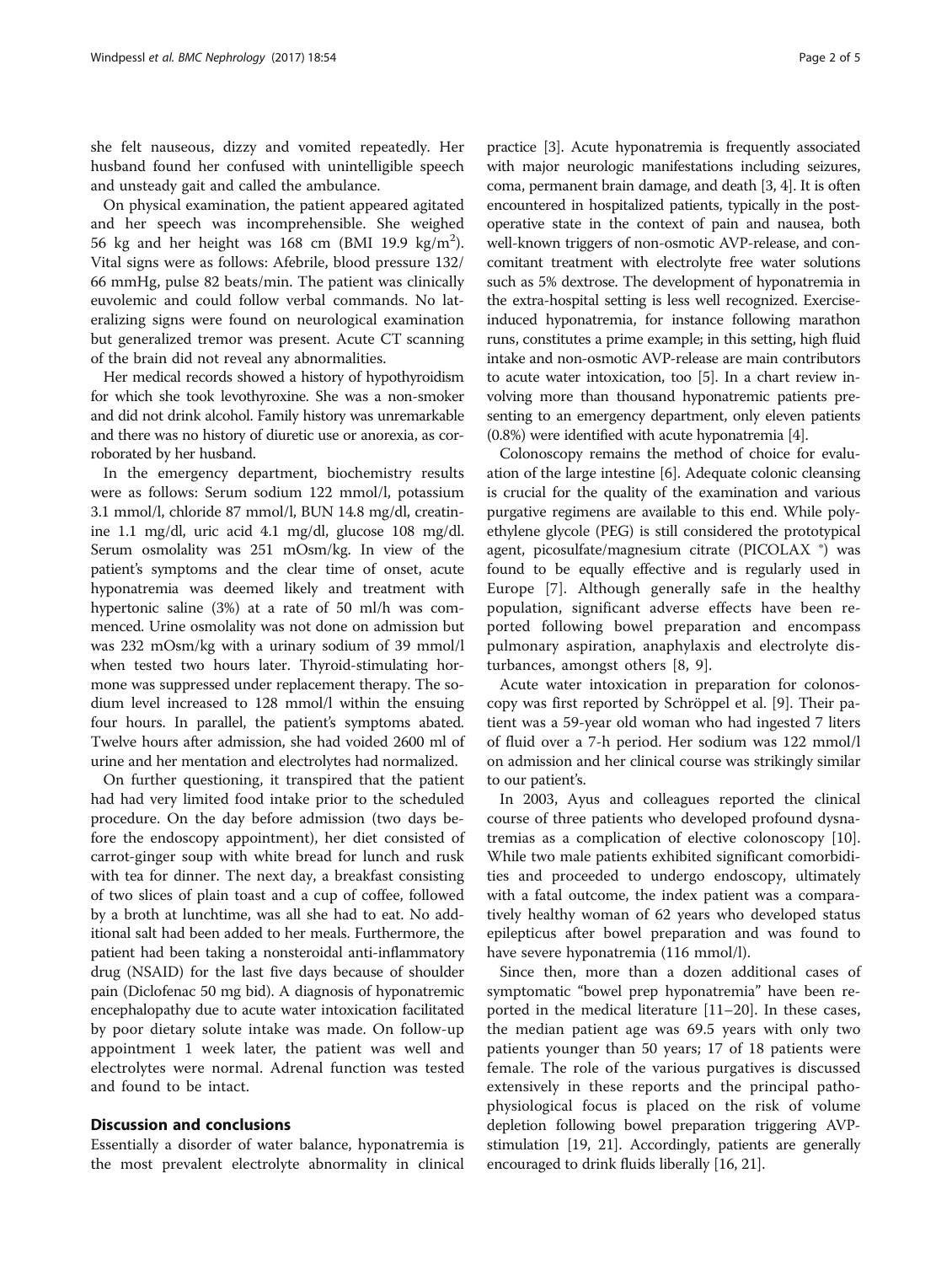However, information is scarce on two other crucial aspects of renal water handling, namely the amount of dietary solute intake before endoscopy and the characteristics of concomitant fluid ingestion. Specifically, none of the previous reports specified the particular dietary components prior to endoscopy in detail and only limited information is given with regard to the amount and speed of fluid intake (Table 1).

Renal water excretion is largely guided by AVP release. While its main determinant is plasma osmolality, several non-osmotic stimuli such as nausea and anxiety exist. In a case series involving 40 patients, raised AVP concentration after bowel cleansing but prior to endoscopy was found in 25% [\[20](#page-4-0)]. Therefore hyponatremia in this context has been traditionally regarded as a mere form of excessive AVP release [[18, 20\]](#page-4-0).

The importance of dietary solute intake is a lesser known facet of renal water excretion. A normal kidney can excrete urine with a concentration in the range of 50 mOsm/kg to 1200 mOsm/kg. Although the diluting capacity decreases with age, it generally allows for a broad range of water intake without the development of dilutional hyponatremia [[22](#page-4-0)]. Up to 20 liters of water may be ingested over a 24-h period before serum sodium concentration begins to fall [\[23](#page-4-0)]. However, this assumes consumption of a normal diet containing adequate salt and protein. The average western diet yields approximately 800 mOsm of solutes per day, mainly derived from urea generation through protein metabolism, in addition to dietary electrolytes (mainly sodium and potassium) [\[24\]](#page-4-0).

As demonstrated elegantly by Berl, urine excretion is dependent on solutes in urine that act as osmoles [\[22](#page-4-0)]. The maximum volume of urine excretion per day can be estimated by dividing the total daily solute excretion (roughly equal to the amount of solute intake) by the minimum urine osmolality in a given patient. If the minimum urine osmolality is 50 mosm/l (i.e. maximally dilute urine), then the daily urine volume will be 16 liters maximally (800 mOsm/day/50 mosm/kg =  $16$  l/day); in other words, the maximum water excretion per hour is approximately 700 ml. However, if sodium and overall food intake is limited, daily solute load can fall to 250 mOsm [\[23](#page-4-0)]. Under such circumstances, the maximum urine volume per day is only 5 liters (250/50), or about 200 ml per hour. If more fluid is ingested, particulary in a short period of time, dilutional hyponatremia will ensue. Consequently, restricted diets, when accompanied by copious water intake, can culminate in hyponatremia, with beer potomania constituting the prototypical example. Other forms of poor nutritional intake have been associated with hyponatremia, such as ovolactovegetarism, "tea and toast"diet" of the elderly and "crash diets" [\[25](#page-4-0)–[27](#page-4-0)]. The underlying pathophysiological phenomenon has been dubbed "low solute hyponatremia" [[23\]](#page-4-0). Obviously, temporary food restriction is part of the preparation for colonoscopy; dietary regimens for colonic cleansing

Table 1 Characteristics and presentation of patients with symptomatic hyponatremia related to bowel preparation reported in the literature

| Age | Gender       | Na Nadir | Presentation     | Prep                        | Time           | Diet                   | $U_{\text{osm}}$         | $U_{\text{Na}}$ | $U_{K}$ |
|-----|--------------|----------|------------------|-----------------------------|----------------|------------------------|--------------------------|-----------------|---------|
| 54  |              | 119      | Bizarre behavior | 4.5   PEG                   |                |                        |                          |                 |         |
| 59  |              | 120      | Seizure          | $3$   PEG-ELS + 4   tea     | 7              | ۰                      | 185                      | 22              | 5       |
| 62  |              | 116      | Seizure          | $4$   PEG-ELS + water       |                |                        |                          |                 |         |
| 75  | $\mathsf{f}$ | 116      | Seizure          | SP                          |                |                        | $\overline{\phantom{a}}$ |                 |         |
| 64  | $\mathsf{f}$ | 111      | Seizure          | SPS/MC                      |                |                        | $\overline{\phantom{a}}$ |                 |         |
| 24  |              | 132      | Seizure          | SP                          |                |                        | $\overline{\phantom{a}}$ |                 |         |
| 79  | $\mathsf{f}$ | 108      | Coma             | "cathartics"                |                |                        |                          |                 |         |
| 73  |              | 117      | Seizure          | PEG + 64 ounces of Gatorade |                |                        | 390                      | 146             | 35.7    |
| 80  | $\mathsf{f}$ | 110      | Seizure          | SPS/MC                      |                |                        |                          |                 |         |
| 70  | $\mathsf{f}$ | 110      | Seizure          | $4$   PEG + 3   water       |                |                        | $\overline{\phantom{a}}$ |                 |         |
| 65  | $\mathsf{f}$ | 127      | Seizure          | 4   PEG                     | ٠              |                        | ٠                        |                 |         |
| 34  | m            | 117      | Encephalopathy   | Bis + Man $+$ > 6   water   | $\overline{a}$ | small breakfast, broth | $\overline{\phantom{a}}$ |                 |         |
| 57  | $\mathsf{f}$ | 120      | Rhabdomyolysis   | SPS/MC + Bis                |                | liquid diet for 3 days | $\overline{\phantom{a}}$ | 67              | 24      |
| 69  | $\mathsf{f}$ | 113      | Seizure          | 4   PEG                     |                |                        | 344                      | 122             | 28.5    |
| 76  | $\mathsf{f}$ | 112      | Seizure          | SPS/MC                      |                |                        | 370                      | ٠               |         |
| 61  |              | 122      | Encephalopathy   | $2$   SPS/MC + 2   tea      | $\mathfrak{D}$ | broth, rusk for 2 days | 232                      | 39              |         |
|     |              |          |                  |                             |                |                        |                          |                 |         |

Abbreviations: Na-Nadir lowest serum sodium concentration recorded (mmol/l), Prep type of bowel preparation used and amount of fluid ingested in preparation for endoscopy (I), time speed of fluid ingestion (hours), U osm urine osmolality (mosm/l),  $U_{Na}$  urine sodium (mmol/l)  $U_k$  urine potassium (mmol/l), PEG polyethylene glycol, PEG-ELS PEG/electrolyte lavage solution, SP sodium phosphate, SPS/MC sodium picosulfate/magnesium citrate, Bis/Man bisacodyl/mannitol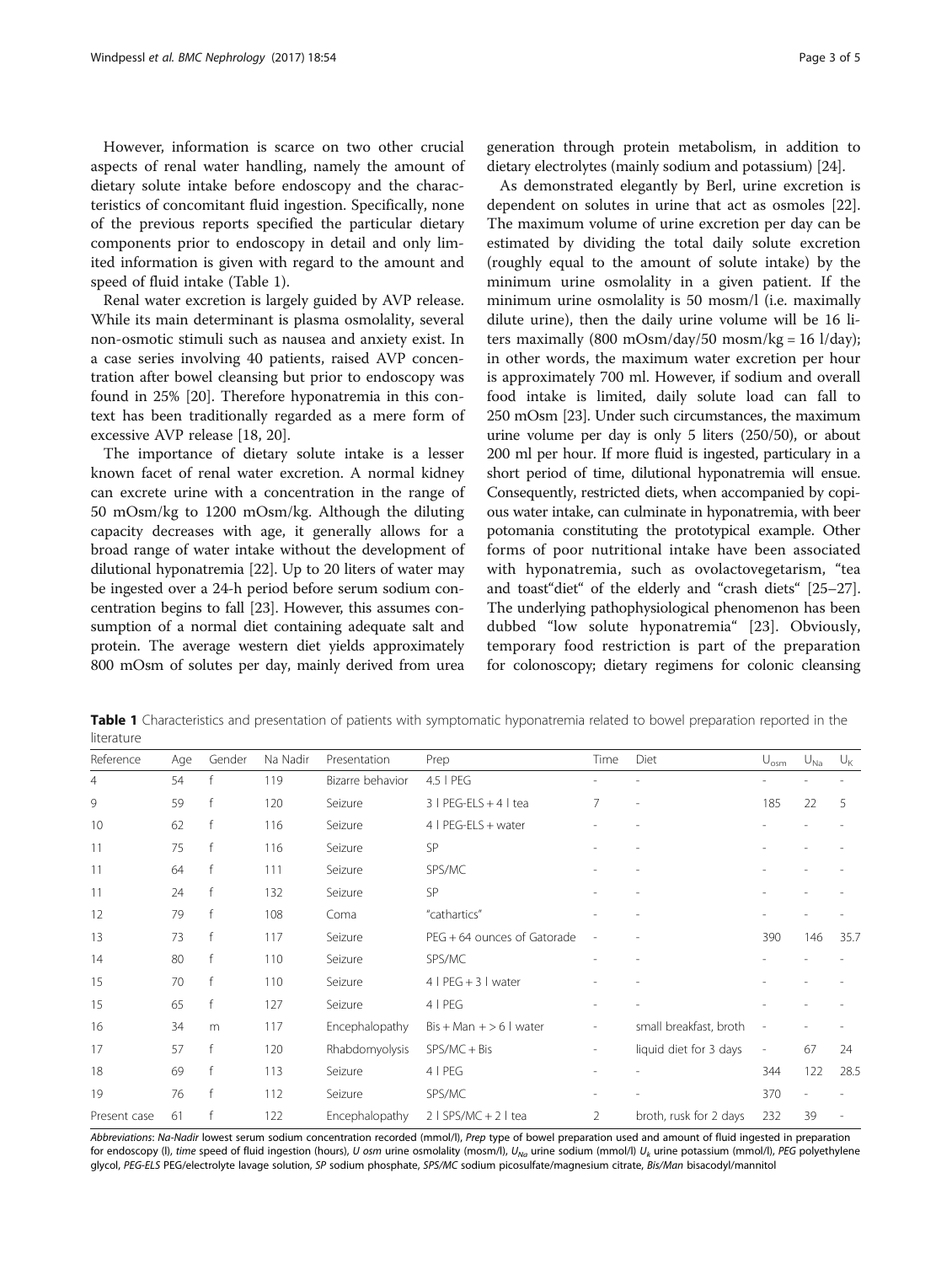<span id="page-3-0"></span>incorporate clear liquids and low-residue foods "during one to four days" [[6](#page-4-0)].

Our patient's diet on the two days preceeding her scheduled examination was virtually devoid of protein and sodium. Although we cannot specify exactly the amount of solutes ingested within the two days before admission in this case, it seems to be within the range of a previous case report [\[27\]](#page-4-0).

The quantity and speed of water intake is another factor which merits emphasis. Although the manufacturer of PICOLAX ® recommends drinking "approximately 250 ml per hour of water or other clear fluid while the washout persists", this advice was neither heeded by our patient nor was the recommended speed of fluid intake specified in the information leaflet [[28\]](#page-4-0). Furthermore, leaflets occasionally instruct patients to "disregard the manufacturer's instructions" [\[16](#page-4-0)]. Symptomatic hyponatremia can be induced by an acute water load in various scenarios, for instance prior to a sonographic examination or urine drug testing [\[29](#page-4-0), [30](#page-4-0)]. As our patient ingested four liters of water within just two hours (about 70 ml/kg), her renal capacities for water elimination were obviously overwhelmed. Again, only one previous case report specifies the speed of fluid intake [\[9](#page-4-0)].

In theory, agents that induce an osmotic diarrhea should not allow relevant intestinal water absorption. However, there is anecdotal evidence of sodium and water retention after bowel preparation with PEG [\[31](#page-4-0)]. Furthermore, PICOLAX® is a combined formulation, one sachet containing magnesium oxide, sodium picosulfate and citric acid. While magnesium citrate is an osmotic laxative, sodium picosulfate is a pro-drug that is hydrolyzed by colonic bacteria to the active metabolite, which acts as a stimulant laxative [\[32](#page-4-0)]. Physiologically, most intestinal fluid is absorbed in the small bowel, consequently, rapid transit of the agent into the colon could allow subsequent water ingestion to be absorbed efficiently.

The patient presented was water intoxicated, but her urine was not maximally dilute, although urine osmolality was less than serum osmolality. Notably, low urine osmolality is not consistently found in low solute hyponatremia, as shown in a review involving 22 cases of beer potomania [[24](#page-4-0)]. In our case, urine osmolality on admission is not known but a value of 232 mOsm/kg a few hours later is in keeping with ongoing AVP secretion, with various causes described above [\[20](#page-4-0)].

The brisk aquaresis after treatment with hypertonic saline renders support to our hypothesis that low solute intake contributed to the development of the hyponatremia. As described in cases of beer potomania or psychogenic polydipsia, the supplementation of osmotic agents (such as protein or salt) swiftly increases urine production, because the ratio of solute intake or excretion to urine osmolality determines urinary volume.

Lastly, NSAID are known to augment AVP effects and our patient's diclofenac intake may have increased her vulnerability for water intoxication [\[5\]](#page-4-0).

To avoid potentially devastating complications, we suggest to instruct patients at risk, in particular women above 50 years of age, to ensure liberal salt intake and sufficient protein intake on the days before endoscopy and to refrain from overdrinking, manifested in weight gain. Split-dose bowel-prep regimens, as opposed to day-before regimens, may be superior in this regard [\[33\]](#page-4-0).

Hyponatremia has been dubbed "a forgotten consequence of bowel preparation for colonoscopy" [\[34](#page-4-0)]. When too much fluid is ingested in too little time, concomitant low dietary solute intake is a fundamental factor predisposing patients to "bowel prep hyponatremia", particulary in the context of ongoing AVP secretion. Understanding that the cause of sodium imbalance is multifactorial is pivotal to recognizing and ideally preventing this complication.

#### Abbreviations

AVP: Arginine vasopressin; BMI: Body mass index; CT: Computed tomography; NSAID: Nonsteroidal anti-inflammatory drug

#### Acknowledgement

The authors thank Dr. Roland Nömeyer for critical reading of the manuscript.

## Funding

None.

#### Availability of data and materials

Data regarding the case report belongs to clinical and laboratory charts stored in the hospital repository and cannot be shared.

#### Authors' contributions

MW drafted the manuscript. CS and MW expanded the discussion and revised the manuscript. All authors read and approved the final manuscript.

#### Competing interests

The authors declare that they have no competing interests.

#### Consent for publication

The patient gave informed consent on the publication of data. A copy of the written consent is available for review by the Editor of this journal.

#### Ethics approval and consent to participate

Not applicable.

#### Declarations

The authors confirm that CARE guidelines/methodology were adhered to.

#### Author details

<sup>1</sup> Fourth Department of Medicine, Section of Nephrology, Klinikum Wels-Grieskirchen, Grieskirchnerstraße 42, 4600 Wels, Austria. <sup>2</sup>First Department of Medicine, Landeskrankenhaus Steyr, Steyr, Austria.

### Received: 21 June 2016 Accepted: 26 January 2017 Published online: 07 February 2017

#### References

Seeff LC, Richards TB, Shapiro JA, et al. How many endoscopies are performed for colorectal cancer screening? Results from CDC's survey of endoscopic capacity. Gastroenterology. 2004;127:1670–7.